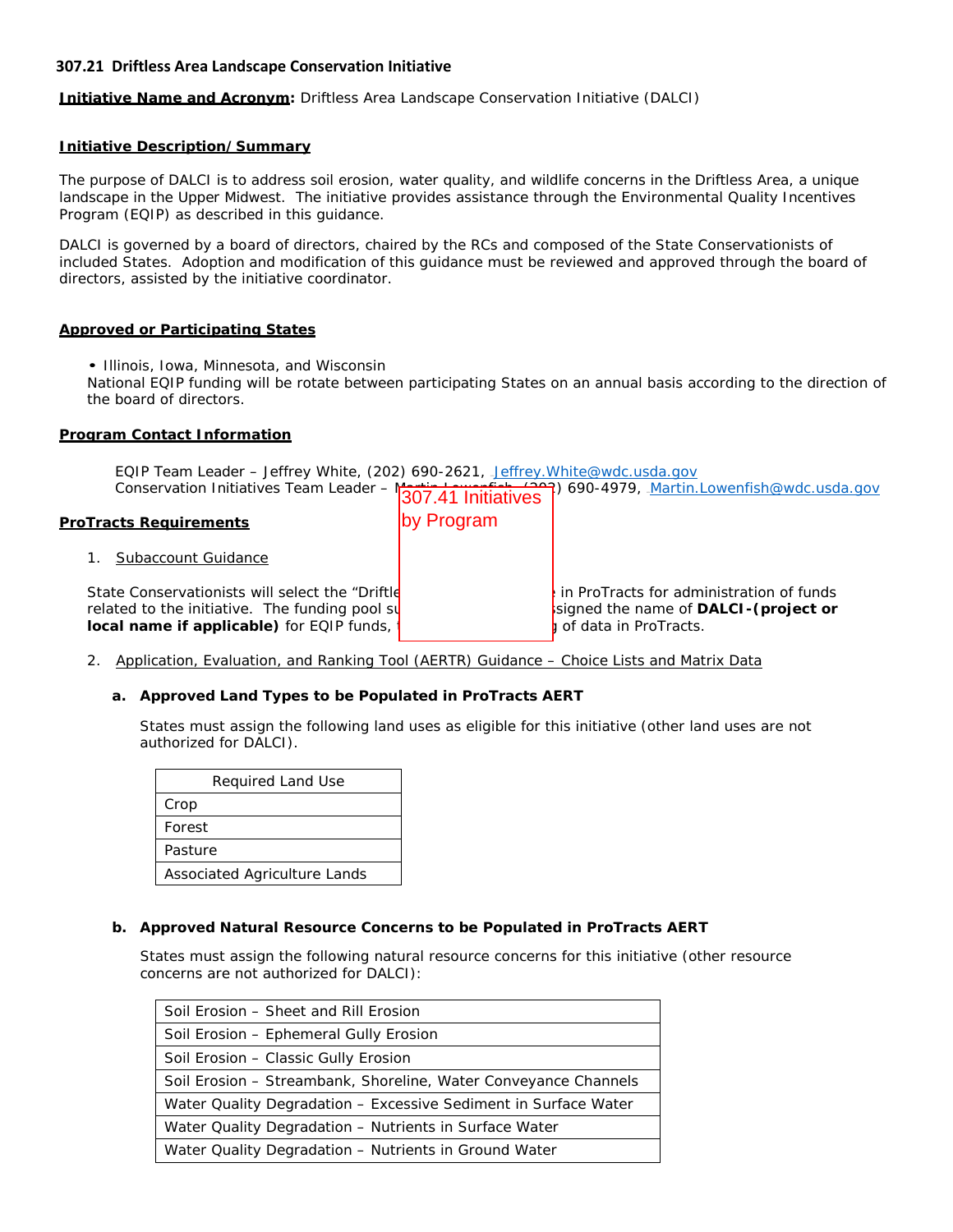| Water Quality Degradation - Elevated Water Temperature              |
|---------------------------------------------------------------------|
| Degraded Plant Condition - Undesirable Plant Productivity and       |
| Health                                                              |
| Degraded Plant Condition – Inadeguate Structure and Composition     |
| Degraded Plant Condition - Excessive Plant Pest Pressure            |
| Fish and Wildlife – Inadequate Habitat – Cover/Shelter              |
| Fish and Wildlife - Inadequate Habitat - Food                       |
| Fish and Wildlife – Inadequate Habitat – Habitat Continuity (Space) |
| Fish and Wildlife - Inadequate Habitat - Water                      |

Note: No additional resource concerns may be added or used in ProTracts AERT to support this initiative.

## • **Approved Conservation Practices to be Populated in ProTracts AERT**

Contracts developed under DALCI must include at least one of the applicable core practices or must be completing a conservation system that supports core practices that are documented as already applied on the land under contract.

## **c. Core Practices Required to be Offered for This Initiative**

| <b>Core Practices</b>                     |                      |  |
|-------------------------------------------|----------------------|--|
| <b>Practice Name</b>                      | <b>Practice Code</b> |  |
| <b>Access Control</b>                     | 472                  |  |
| Aquatic Organism Passage                  | 396                  |  |
| <b>Brush Management</b>                   | 314                  |  |
| <b>Conservation Cover</b>                 | 327                  |  |
| <b>Conservation Crop Rotation</b>         | 328                  |  |
| <b>Contour Buffer Strip</b>               | 332                  |  |
| Contour Farming                           | 330                  |  |
| Cover Crop                                | 340                  |  |
| Critical Area Planting                    | 342                  |  |
| Diversion                                 | 362                  |  |
| <b>Field Border</b>                       | 386                  |  |
| <b>Filter Strip</b>                       | 393                  |  |
| Forage and Biomass Planting               | 512                  |  |
| Forest Stand Improvement                  | 666                  |  |
| <b>Grade Stabilization Structure</b>      | 410                  |  |
| <b>Grassed Waterway</b>                   | 412                  |  |
| Heavy Use Area Protection                 | 561                  |  |
| <b>Herbaceous Weed Control</b>            | 315                  |  |
| Karst Sinkhole Treatment*                 | 527                  |  |
| Lined Waterway or Outlet                  | 468                  |  |
| <b>Prescribed Burning</b>                 | 338                  |  |
| <b>Prescribed Grazing</b>                 | 528                  |  |
| Residue and Tillage Management, No Till   | 329                  |  |
| Riparian Forest Buffer                    | 391                  |  |
| Sediment Basin                            | 350                  |  |
| <b>Stream Crossing</b>                    | 578                  |  |
| Streambank and Shoreline Protection       | 580                  |  |
| Stream Habitat Improvement and Management | 395                  |  |
| Stripcropping                             | 585                  |  |
| Terrace                                   | 600                  |  |
| Tree/Shrub Establishment                  | 612                  |  |
| Upland Wildlife Habitat Management        | 645                  |  |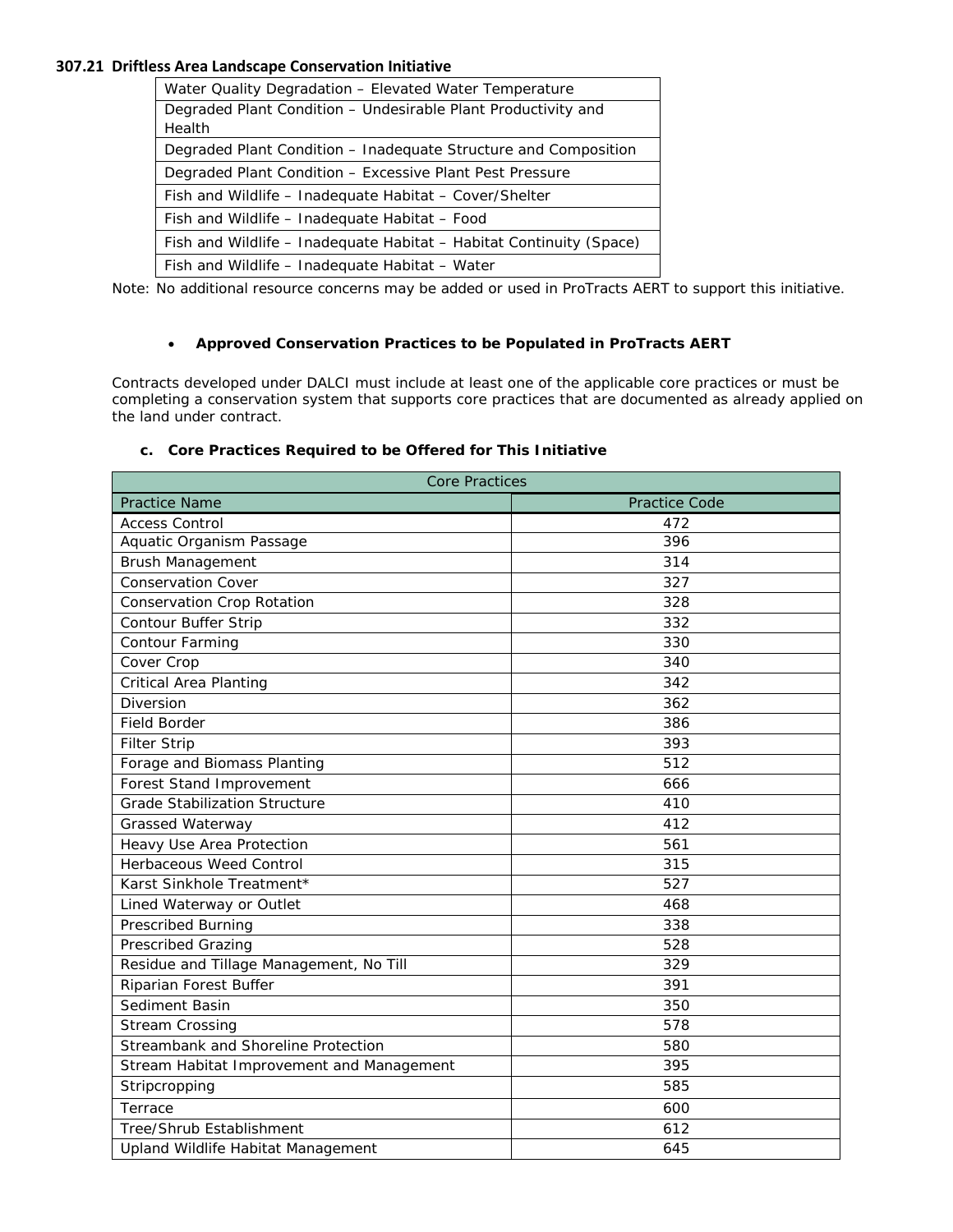| Water and Sediment Control Basin    | 638 |
|-------------------------------------|-----|
| Wetland Creation                    | 658 |
| Wetland Restoration                 | 657 |
| Wetland Wildlife Habitat Management | 644 |

## **d. Supporting Practices That States May Offer to Support This Initiative**

| <b>Supporting Practices</b> |                      |  |
|-----------------------------|----------------------|--|
| <b>Practice Name</b>        | <b>Practice Code</b> |  |
| <b>Access Road</b>          | 560                  |  |
| Animal Trails and Walkways  | 575                  |  |
| Fence                       | 382                  |  |
| Firebreak                   | 394                  |  |
| Forage Harvest Management   | 511                  |  |
| Forest Trails and Landings  | 655                  |  |
| Livestock Pipeline          | 516                  |  |
| Mulching                    | 484                  |  |
| <b>Obstruction Removal</b>  | 500                  |  |
| Pumping Plant               | 533                  |  |
| Spring Development          | 574                  |  |
| Subsurface Drain            | 606                  |  |
| <b>Underground Outlet</b>   | 620                  |  |
| Tree/Shrub Pruning          | 660                  |  |
| Tree/Shrub Site Preparation | 490                  |  |
| Water Well                  | 642                  |  |
| <b>Watering Facility</b>    | 614                  |  |
| Woody Residue Treatment     | 384                  |  |

## **e. Conservation Activity Plans That States may Offer to Support This Initiative**

| <b>Conservation Activity Plans</b>        |                      |  |
|-------------------------------------------|----------------------|--|
| <b>Practice Name</b>                      | <b>Practice Code</b> |  |
| Fish and Wildlife Habitat Management Plan | 142                  |  |
| Forest Management Plan                    | 106                  |  |
| Grazing Management Plan                   | 110                  |  |
| Prescribed Burning Plan                   | 112                  |  |
| Pollinator Habitat Plan                   | 146                  |  |

Conservation activity plans (CAPs) are conservation systems/plans designed to address specific resource concerns on an agricultural operation. CAPs must be developed by a certified technical service provider. CAPs are for use in EQIP contracts only. The use of a CAP is the only instance where a core practice is not required to be used.

## • **AERT Practice-Resource Concern Matrix**

States will populate the approved conservation practices in the ProTracts AERT and associate all core and supporting practices with resource concerns where CPPE values are positive.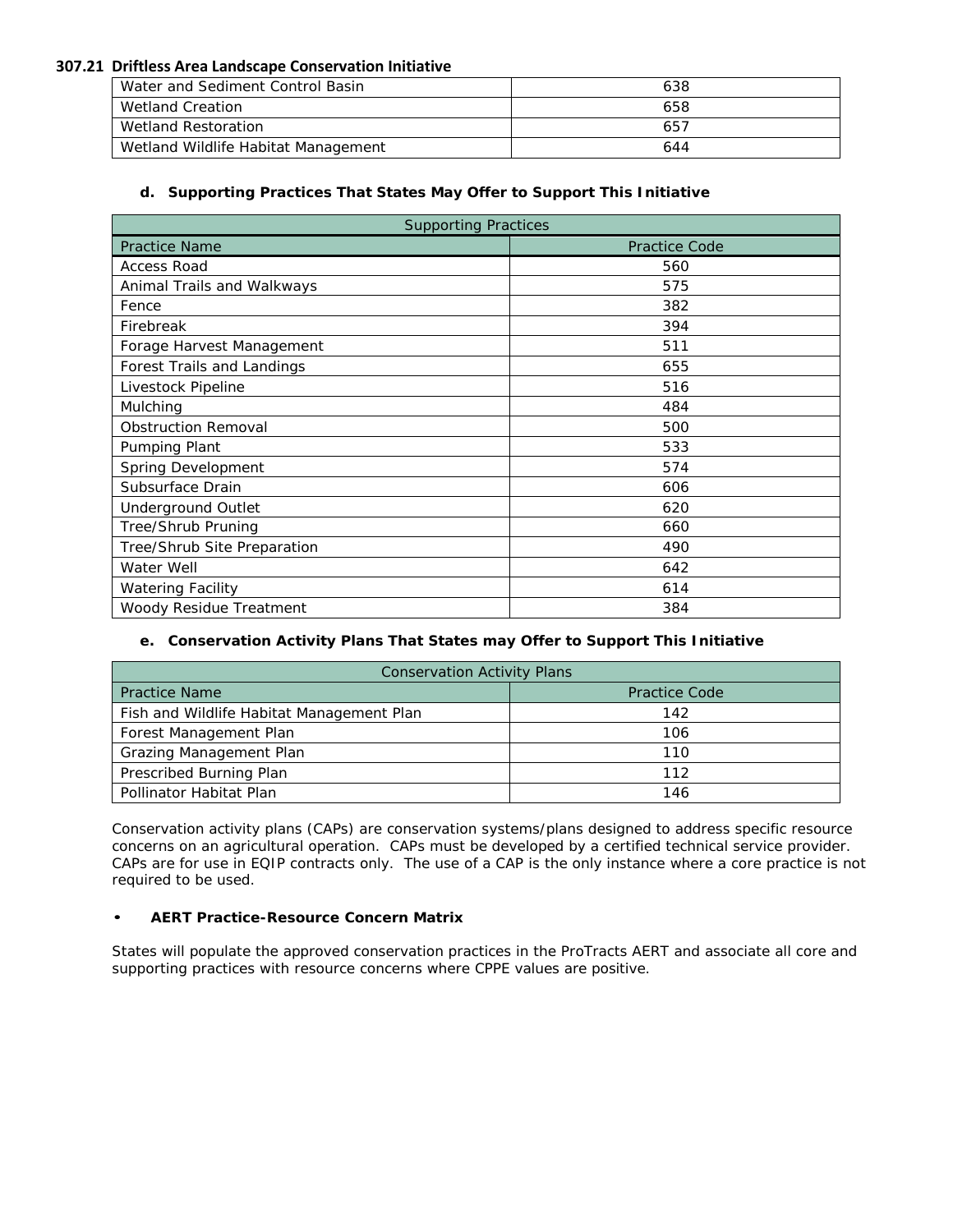#### 3. AERT Guidance – Ranking Criteria Questions

The total ranking points associated with initiative are distributed in AERT and approved ranking questions as follows:

| <b>AERT Level</b>                 | Maximum | Point      |
|-----------------------------------|---------|------------|
|                                   | Points  | Percentage |
| <b>National Ranking Questions</b> | 250     | 25%        |
| <b>State Ranking Questions</b>    | 250     | 25%        |
| <b>Local Ranking Questions</b>    | 400     | 40%        |
| <b>Efficiency Score</b>           | 100     | 10%        |
| Total points for this initiative: | ,000    | 1በበ%       |

## **National Ranking Criteria Requirements**

National ranking questions are established in ProTracts by National Headquarters. By national policy, national ranking questions must account for 250 points or 25 percent of total points.

#### **State Ranking Criteria Requirements**

State ranking questions are established by the board of directors and entered into ProTracts by States.

To support this initiative, States must enter all the following State questions and points in ProTracts AERT for each approved subaccount.

| <b>State Issues Addressed</b> |                                                                                                                                                                                                                                                                                                                                                                                  |               |
|-------------------------------|----------------------------------------------------------------------------------------------------------------------------------------------------------------------------------------------------------------------------------------------------------------------------------------------------------------------------------------------------------------------------------|---------------|
| Question<br><b>Number</b>     | <b>Issue Questions</b>                                                                                                                                                                                                                                                                                                                                                           | <b>Points</b> |
|                               | Is the program application to support the development of a conservation activity plan<br>(CAP)? If answer is "Yes," do not answer any other State-level questions. If answer is<br>"No," proceed with evaluation to address the remaining questions in this section.                                                                                                             | 250           |
| $\mathcal{P}$                 | Application includes two of the following practices: Conservation Cover (327), Contour<br>Buffer Strips (332), Cover Crop (340), Field Border (386), Filter Strip (393), Forage and<br>Biomass Planting (512), Grade Stabilization Structure(410), Residue Management, No-Till<br>(329), Terrace(600), Tree/Shrub Establishment (612), Water and Sediment Control<br>Basin(638). | 100           |
| 3                             | 3. Application includes one of the following practices: Riparian Forest Buffer (391),<br>Stripcropping (585).                                                                                                                                                                                                                                                                    | 35            |
| 4                             | Application is located in the upstream catchment area that drains to a designated trout<br>stream. (Utilize GIS layer for determination of location for scoring.)                                                                                                                                                                                                                | 75            |
| 5                             | Application is for Streambank and Shoreline protection (580), Stream Habitat management<br>(395), or Channel Bank Shaping under (342) and will be part of an adjoining project area<br>addressing one of these practices as well.                                                                                                                                                | 40            |
|                               | <b>Total Points</b>                                                                                                                                                                                                                                                                                                                                                              | 250           |

## <sup>U</sup>**Local-Level Ranking Criteria Requirements**

Local ranking questions are approved and entered into ProTracts at the State level.

| <b>Local Issues Addressed</b> |                                                                                                                                                                                                                                                                      |               |
|-------------------------------|----------------------------------------------------------------------------------------------------------------------------------------------------------------------------------------------------------------------------------------------------------------------|---------------|
| Question  <br><b>Number</b>   | <b>Issue Questions</b>                                                                                                                                                                                                                                               | <b>Points</b> |
|                               | Is the program application to support the development of a conservation activity plan (CAP)?<br>If answer is "Yes," do not answer any other local level questions. If answer is "No," proceed<br>with evaluation to address the remaining questions in this section. | 400           |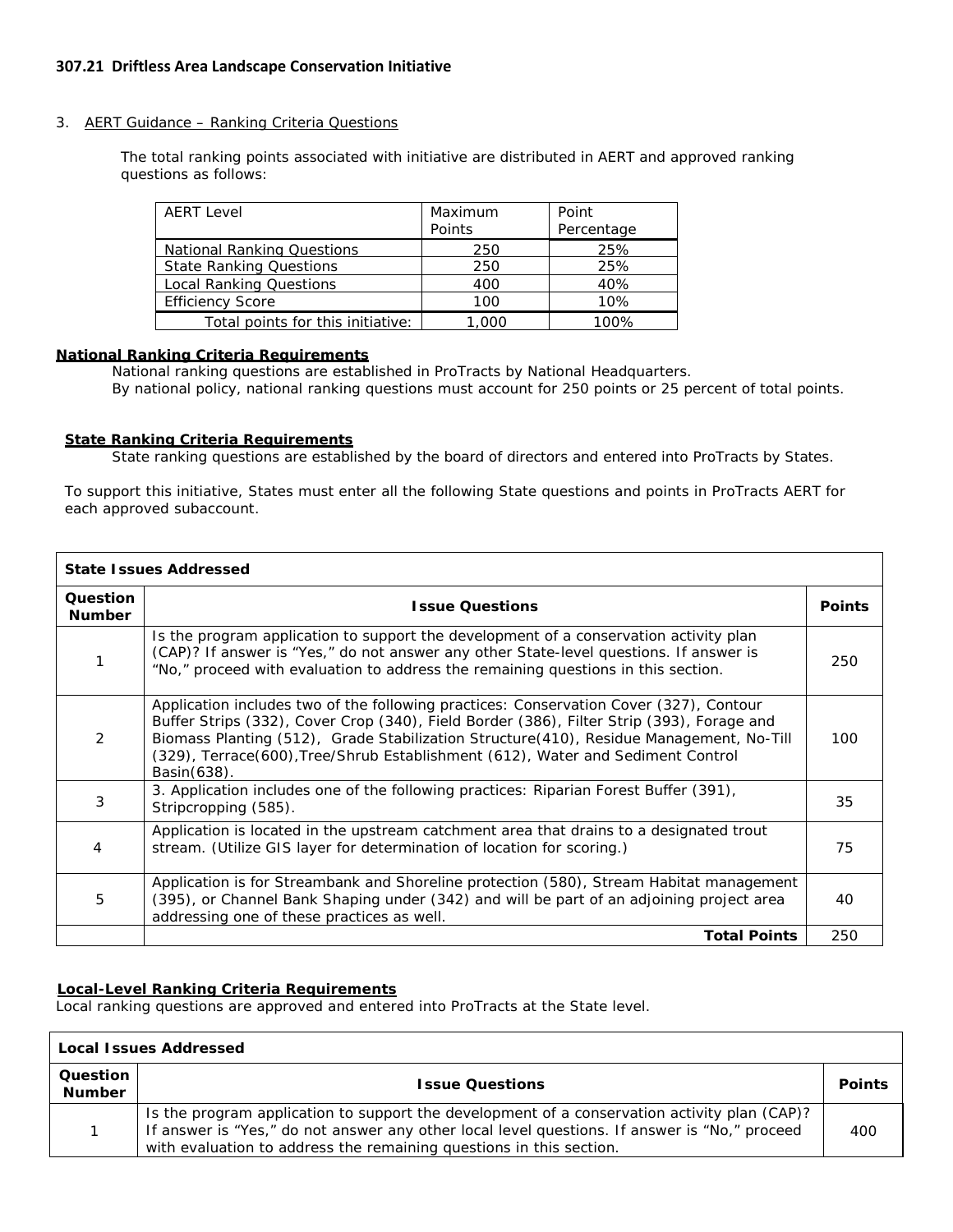| $\mathcal{P}$ | Application includes Stream Habitat Improvement and Management (395), Access Control<br>(472), Filter Strips (393), or Stream Crossing (578) for installation along or within DNR-<br>designated trout streams per MN DNR maps.                                     | 70  |
|---------------|---------------------------------------------------------------------------------------------------------------------------------------------------------------------------------------------------------------------------------------------------------------------|-----|
|               | Application will address streambank erosion under Streambank and Shoreline Protection<br>(580) and/or channel bank shaping under Critical Area Planting (342) on DNR-designated<br>trout streams per MN DNR maps and GIS layer.                                     | 100 |
| 4             | Application includes Grassed Waterway (412), Grade Stabilization Structure (410), Terrace<br>(600) or Water and Sediment Basin (638) that will be installed on cropland within 1000 feet<br>of the MN DNR-designated trout stream as per MN DNR maps and GIS layer. | 60  |
| 5             | Application will result in the reforestation of cropland that is within 1000 feet of a MN DNR-<br>designated trout stream per MN DNR maps and GIS layer.                                                                                                            | 90  |
| 6             | Application includes Forage and Biomass planting (512) and/or Prescribed Grazing (528)<br>installed within 1000 feet of designated trout stream per MN DNR and GIS layer.                                                                                           | 80  |
|               | <b>Total Points</b>                                                                                                                                                                                                                                                 | 400 |

#### **Priority Areas**

Priority areas in the DALCI will be those areas identified in the MN FY 2016 screening. See Map B, "MN FY2016 Priority Locations," below for locations where DALCI funds will be available.

#### **Screening Criteria Requirements**

Applications within the DALCI will be screened and assigned high, medium, or low priority status in ProTracts based on the State-specific criteria below as captured on "Minnesota DALCI FY16EQIP Screening Criteria Work sheet." High priority applications must be ranked and approved for funding before any medium priority applications are funded. Low priority applications will not be ranked or funded.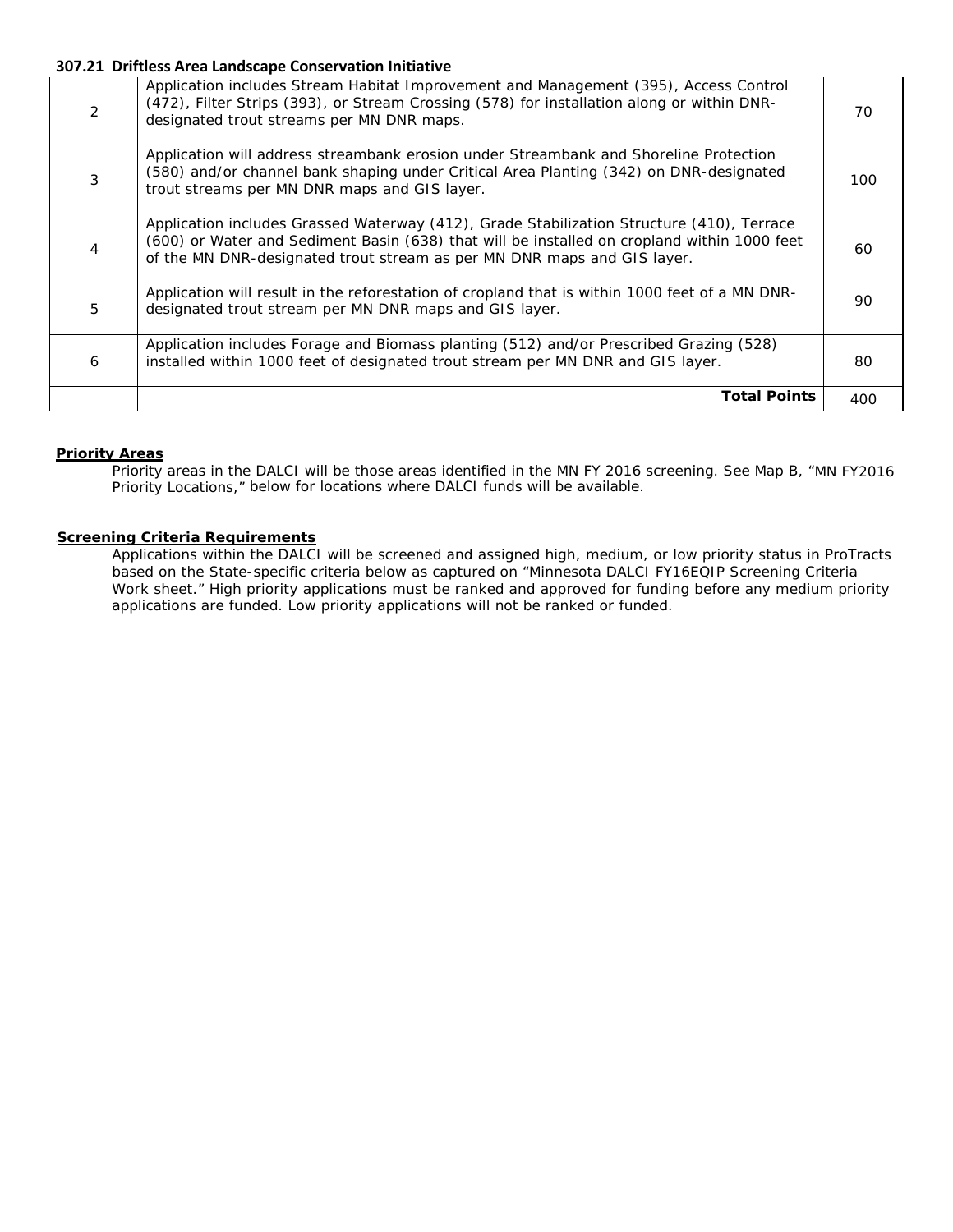# **307.21 Driftless Area Landscape Conservation Initiative Minnesota DALCI FY 2016 EQIP**

Screening Criteria Worksheet: NRCS Environmental Quality Incentives Program (EQIP)

## **Fiscal Year 2016**

## <sup>U</sup>*A screening worksheet must be completed for each eligible EQIP application.*

# Instructions:

This screening worksheet must be completed for each eligible producer applying for the DALCI EQIP funding pool. Applications will be accepted on a continuous basis; however, application periods are established for purposes of evaluation, ranking, and funding decisions. The goal of this screening tool is to ensure that conservation technical assistance and the EQIP program benefits are managed efficiently to address priority conservation needs related to this initiative.

Completion of this worksheet and documentation does not constitute agreement to provide EQIP program benefits nor approval of a program contract. The original screening worksheet should be filed with the applicant case file or EQIP program file and unless the application is determined to be ineligible, the screening priority (high, medium, or low) must be recorded in ProTracts application priority. Upon request, a copy of any completed screening worksheet may be provided to the applicant.

| Detailed Screening Criteria Worksheet – Complete for Each Eligible EQIP Applicant                                                                                                                                                                                                                                                                                                        |               |
|------------------------------------------------------------------------------------------------------------------------------------------------------------------------------------------------------------------------------------------------------------------------------------------------------------------------------------------------------------------------------------------|---------------|
| <b>Applicant Name:</b>                                                                                                                                                                                                                                                                                                                                                                   |               |
| <b>Application No:</b>                                                                                                                                                                                                                                                                                                                                                                   |               |
| <b>Evaluator Name:</b>                                                                                                                                                                                                                                                                                                                                                                   |               |
| <b>Priority Determination for ProTracts – Select One:</b>                                                                                                                                                                                                                                                                                                                                |               |
| <b>High Priority Category:</b><br>The high priority locations within the Driftless targets all 1:100k local catchments draining into<br>the MN DNR trout streams and tributaries (yellow shaded area on screening map, which<br>includes the DNR designated trout streams and tributaries, highlighted in red and blue). Use the<br>EQIP2016 GIS layer to determine application scoring. | High          |
| <b>Medium Priority Category:</b><br>The medium priority locations within the Driftless area targets all HUC12 subwatersheds that<br>include the MN DNR trout streams and any upper tributaries (green shaded area on screening<br>map). Use the EQIP2016 GIS layer to determine application scoring.                                                                                     | <b>Medium</b> |
| <b>Low Priority Category:</b><br>The low priority areas are indicated by the grey shaded area on the screening map.<br>Use the EQIP2016 GIS layer to determine application scoring.                                                                                                                                                                                                      | Low           |

The priority determination of high, medium, or low must be recorded in ProTracts priority for this applicant.

| $\Gamma$<br>$\vert$ D.C. Approval: | Date      |  |
|------------------------------------|-----------|--|
|                                    | Approved: |  |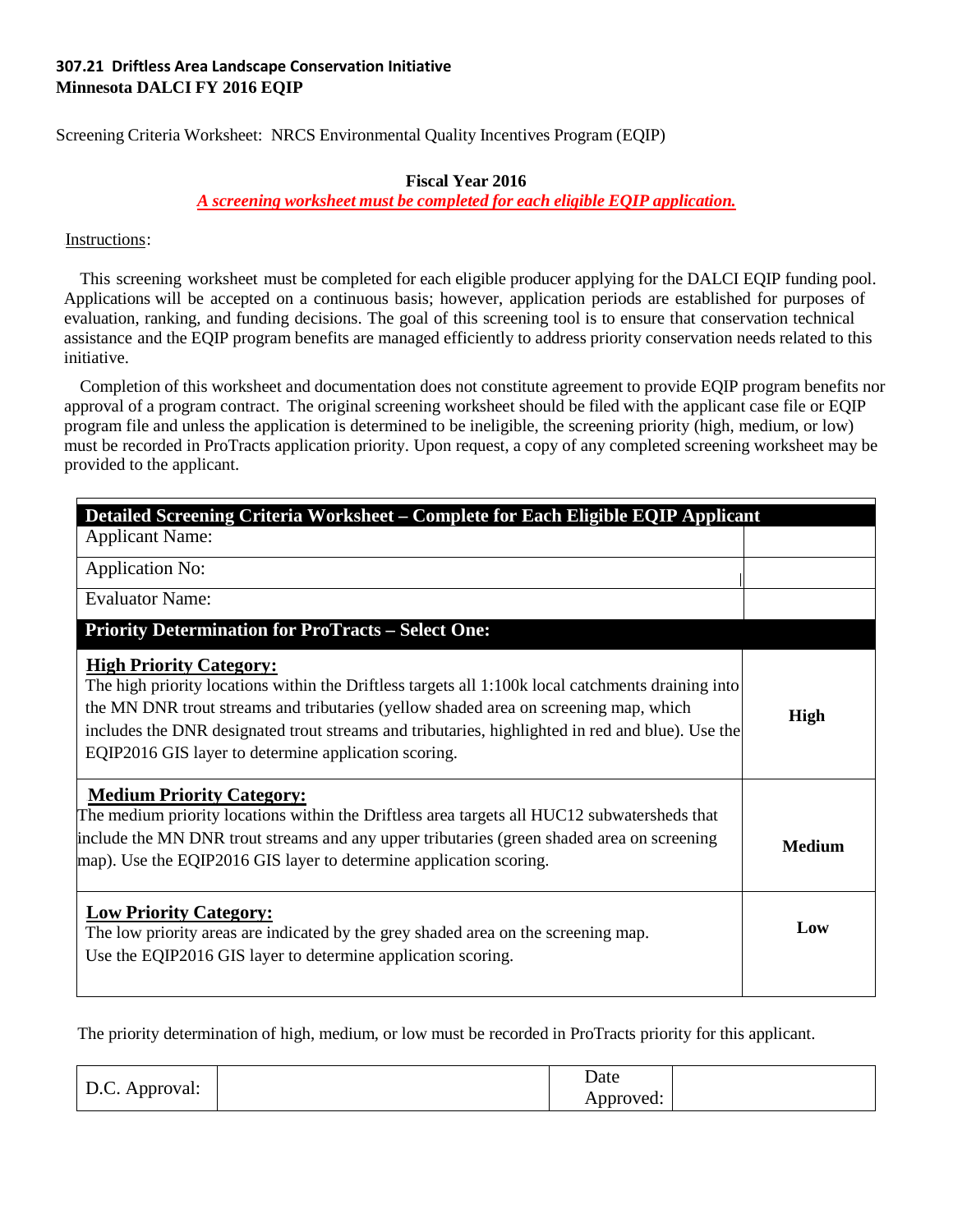